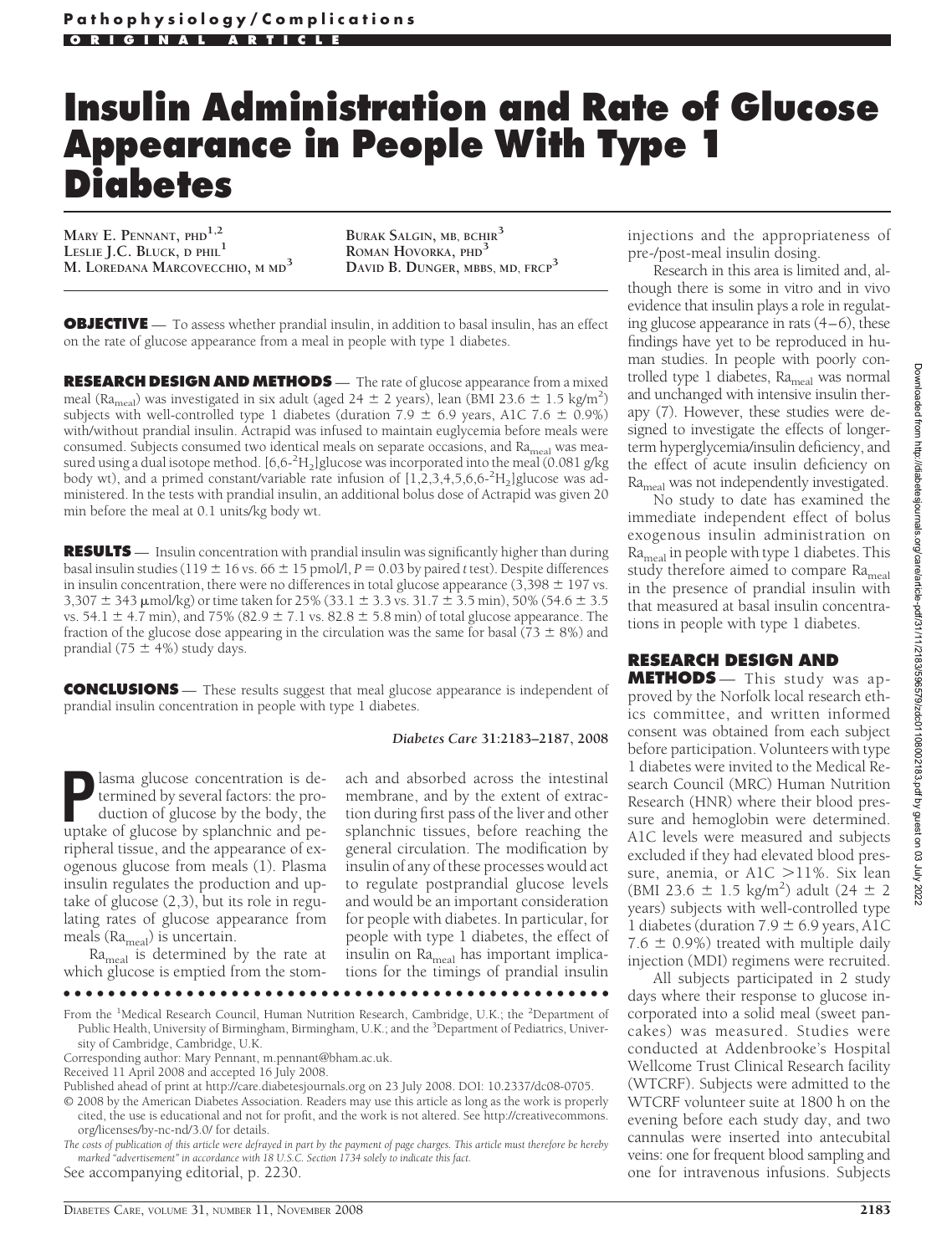#### *Insulin and glucose appearance in type 1 diabetes*

were given an evening meal of their choice, identical on each study visit, and took their normal short-acting prandial insulin dose. Subjects omitted their usual long-acting evening insulin dose, and plasma glucose levels were stabilized overnight using a variable-rate intravenous insulin infusion (Actrapid) based on the recommendation of a model-predictive controller (8).

At 0600 h the next day, a primed (1 mg/kg) intravenous infusion of  $[1, 2, 3, 4, 5, 6, 6^{-2}H_2]$ glucose (0.1 mg ·  $\text{kg}^{-1} \cdot \text{min}^{-1}$ ) was begun and continued for the duration of studies. As implemented by other investigators (9), in order to minimize non–steady state errors in calculating the endogenous glucose production (EGP), changes in glucose specific activity were reduced by maintaining the ratio of tracer  $(1,2,3,4,4)$  $5,6,6$ <sup>-2</sup> $H_2$ ]glucose) to tracee (endogenous glucose component) as constant as possible. During studies at basal insulin, where no change in EGP were anticipated, the infusion rate of  $[1,2,3,4,5,6,6^{-2}H_2]$ glucose was maintained constant. In studies when an additional bolus dose of insulin was administered, EGP was anticipated to vary and infusion rates were reduced accordingly: 0–10 min, 100%; 10–20 min, 95%; 20–30 min, 80%; 30–40 min, 70%; 40–50 min, 45%; 50–60 min, 40%; 60–110 min, 35%; 110 –140 min, 40%; 140–180 min, 45%; 180–240 min, 55%; 240–270 min, 65%; and 270–300 min, 70%. At 0700 h, the intravenous insulin infusion was fixed at the average rate required to maintain euglycemia for the previous hour and maintained constant for the remainder of the study day.

At  $\sim$ 0800 h on both study days, subjects were given a meal (sweet pancakes) with energy derived as 45% from carbohydrate, 40% from fat, and 15% from protein sources and contained 0.9 g glucose/kg body wt. Meal size was adjusted for body weight (8 kcal/kg body wt), and  $[6,6^2H_2]$ glucose was incorporated to replace 9% of meal glucose. Two baseline blood samples were taken to establish fasting glucose, insulin, and isotope concentrations, and subjects were then given the meal. A further 22 blood samples (5 ml) were taken at 10, 20, 30, 40, 50, 60, 70, 80, 90, 100, 110, 120, 130, 140, 150, 165, 180, 195, 210, 240, 270, and 300 min. On basal insulin study days, no additional insulin was given, but on prandial insulin study days, a dose of Actrapid



Figure 1—*Plasma insulin (*A*) and glucose (*B*) concentrations following a meal under conditions of basal insulin and with an additional insulin bolus at 20 min.*

was given 20 min before the meal (0.1 unit/kg body wt).

## Analytical techniques

All blood samples were kept on ice before plasma was separated by centrifugation and subsequently kept at  $-80^{\circ}$ C until analysis was performed. Plasma insulin was measured by a 1235 AutoDELFIA automatic immunoassay system using a two-step time-resolved fluorometric assay (kit no. B080-101; DAKO, Ely, Cambridgeshire, U.K.) (coefficient of variation 2%) using the method previously described (10). Plasma glucose concentration was determined from whole blood samples immediately after each blood sample was taken using a Yellow Springs Instrument (Lynchford House, Farnborough, Hants, U.K.), and  $[6,6-^2H_2]$  glucose and [1,2,3,4,5,6,6-<sup>2</sup> H2]glucose isotopic enrichment was measured in duplicate by gas chromatography–mass spectrometry using an Agilent 5973N (Agilent Technologies, Workingham, U.K.).

## Mathematical methods and calculations

The method utilizing a two compartment glucose model and the maximum likelihood approach combined with a regularization method was used for calculation of Ra<sub>meal</sub> and EGP from the measured concentrations of glucose,  $[6,6-^{2}H_{2}]$ glucose and  $[1,2,3,4,5,6,6^{-2}H_2]$ glucose (11).

The method, originally designed for the triple tracer meal study design, was adapted for the dual tracer study design. Briefly, the method assumes smoothness of *1*) the fractional glucose clearance, *2*) EGP, and 3) Ra<sub>meal</sub>, whereas the traditional approaches assume smoothness of the measured concentrations of native glucose and tracer-to-tracee ratios (12). The extent of smoothness is determined by the SD of the measurement error for native and tracer glucose. A two compartmental model of glucose kinetics was assumed with population values for model parameters identical across all glucose species with  $k_{21} = 0.05/\text{min}$ ,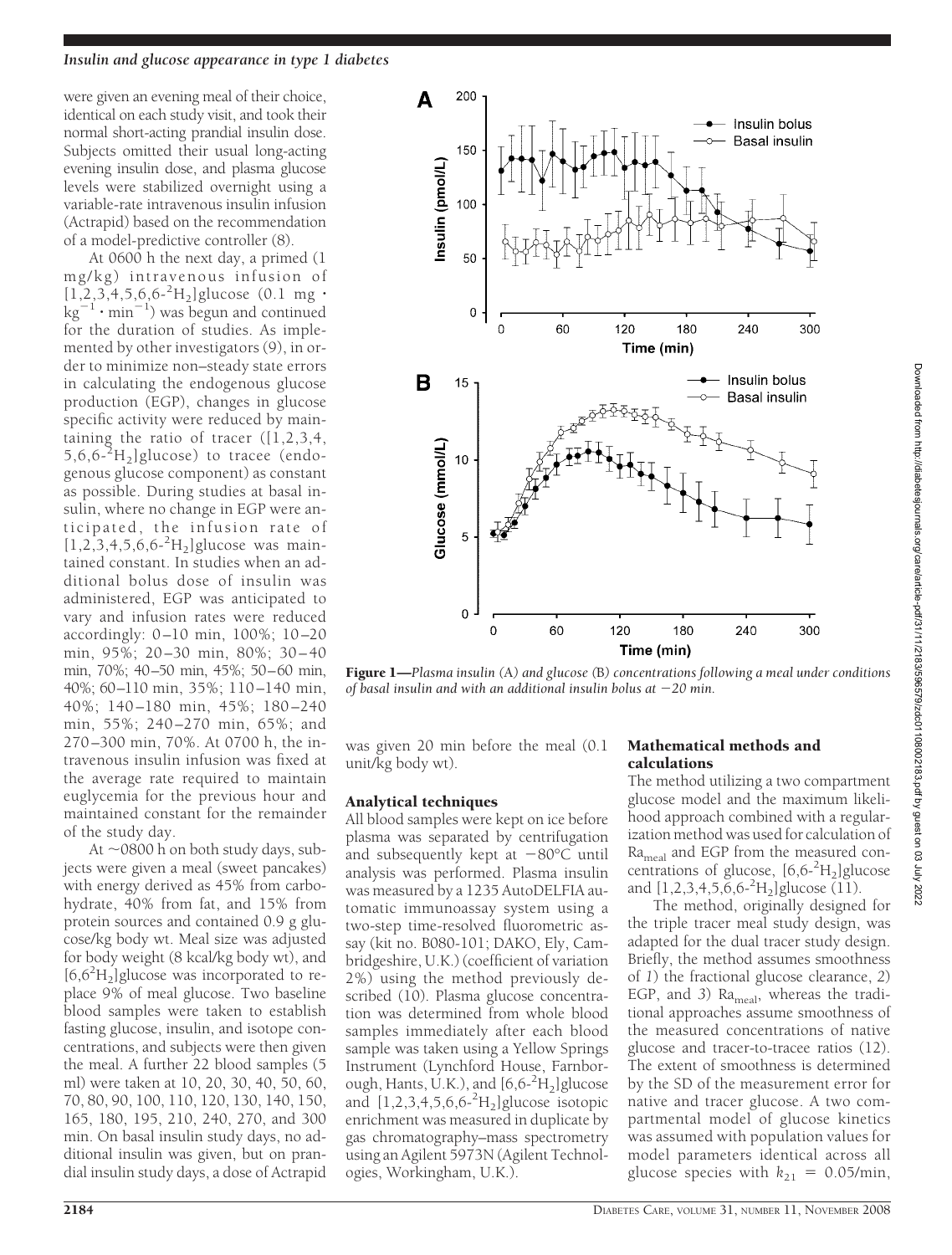$k_{12} = 0.07/\text{min}$ , and  $V_1 = 160 \text{ ml/kg}$ body wt (13), where  $k_{21}$  and  $k_{12}$  represent rate constants of glucose transfer between plasma and interstitial glucose compartments and  $V_1$  represents the glucose volume of distribution.

Total glucose appearance was calculated from the area under the curve (AUC) of the glucose appearance/time profiles. Time taken for 20, 50, and 75% of total glucose appearance was calculated by assuming a linear profile between appearance rates at each time point. The fraction of ingested glucose appearing in the circulation was calculated as the ratio of total glucose appearance to the dose size administered.

The total amount of glucose appearing in the circulation on each study day was compared using paired *t* tests, as was the time taken for 25, 50, and 75% of total glucose appearance to take place. Fractional glucose appearance on prandial and basal insulin study days were also compared by paired *t* test. Results are presented as means  $\pm$  SEM ( $\pm$  SD for baseline measurements). Statistical significance was declared at  $P < 0.05$ .

# **RESULTS**

## Baseline data

Before the meal was given, basal glucose levels were not different on basal  $(I_B)$  and prandial (I<sub>P</sub>) study days (I<sub>P</sub> 5.5  $\pm$  0.5 vs.  $I_B$  5.3  $\pm$  0.2 mmol/l, *P* = NS). As insulin was administered 20 min before the meal on prandial insulin study days, basal insulin levels at time 0 were significantly elevated on prandial study days ( $I<sub>P</sub>$  119  $\pm$ 16 vs. I<sub>B</sub> 66  $\pm$  15 pmol/l, *P* = 0.03).

## Postprandial glucose, insulin, Ra<sub>meal</sub>, and EGP

Postprandial glucose, insulin, Ra<sub>meal</sub>, and EGP profiles are presented in Figs. 1 and 2. On prandial compared with basal insulin study days, there were significantly higher AUC insulin and average insulin concentrations, whereas AUC total glucose concentrations were significantly lower (Table 1). There was no difference in total glucose appearance (Table 1), Rameal at any time point (Fig. 2*A*), or time taken for 25, 50, and 75% of total glucose appearance to take place (Table 1). The fraction of the glucose dose appearing in the circulation was the same under both conditions and was, on average,  $75 \pm 4\%$ and  $73 \pm 8\%$  ( $P = NS$ ) under prandial and basal conditions, respectively. There was no significant difference in total AUC



Figure 2—*Rates of postprandial meal-derived glucose appearance (Ra<sub>meal</sub>)* (A) and EGP (B) fol*lowing a meal under conditions of basal insulin and with an additional insulin bolus at 20 min.*

EGP on different study days, but different patterns were evident (Fig. 2*B*).

**CONCLUSIONS** — The current work shows that an exogenous dose of insulin, given before a meal, had no significant effect on rates of glucose appearance or total fractional glucose appearance in people with type 1 diabetes.

## Insulin and  $Ra_{\text{meal}}$

Rat studies suggest that insulin may have important effects on intestinal glucose absorption (4–6). Conversely, a study of dogs showed no effect of insulin on glucose absorption (14), although direct application of animal work to humans may be unsuitable due to differences in the physiology of glucose metabolism.

Table 1—AUC and mean plasma insulin, AUC and mean plasma glucose, AUC Ra<sub>meab</sub> frac*tional glucose appearance, and time taken for 25, 50, and 75% appearance on basal insulin*  $(I_R)$ *and prandial insulin* (I<sub>P</sub>) study days

|                                         |                 | $_{\text{L}_{\text{D}}}$ | Р         |
|-----------------------------------------|-----------------|--------------------------|-----------|
| AUC insulin (nmol/l per 300 min)        | $18.6 \pm 5.1$  | $34.1 \pm 3.8$           | 0.030     |
| Mean insulin (pmol/l)                   | $66 \pm 15$     | $119 \pm 16$             | 0.030     |
| AUC glucose (mmol/l per 300 min)        | $3,351 \pm 104$ | $2,625 \pm 124$          | 0.004     |
| Mean glucose (mmol/l)                   | $10.9 \pm 0.3$  | $8.2 \pm 0.6$            | 0.004     |
| AUC Ra <sub>meal</sub> ( $\mu$ mol/kg)  | $3,307 \pm 343$ | $3,398 \pm 197$          | NS.       |
| Fractional appearance (%)               | $73 \pm 8$      | $75 \pm 4$               | NS.       |
| Time taken for glucose appearance (min) |                 |                          |           |
| $25\%$ dose                             | $31.7 \pm 3.5$  | $33.1 \pm 3.3$           | NS.       |
| 50% dose                                | $54.1 \pm 4.7$  | $54.6 \pm 3.5$           | NS.       |
| 75% dose                                | $82.8 \pm 5.8$  | $82.9 \pm 7.1$           | <b>NS</b> |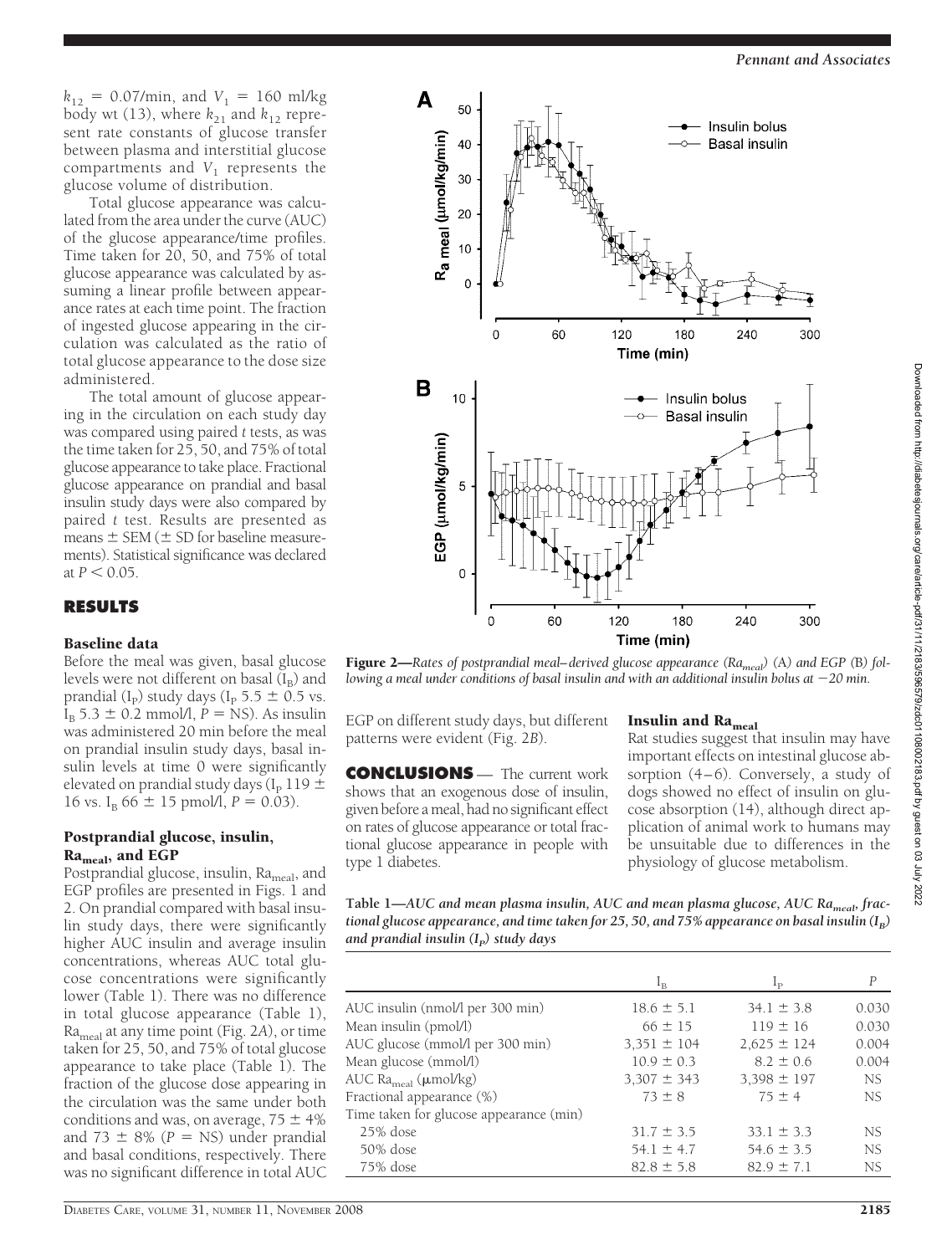#### *Insulin and glucose appearance in type 1 diabetes*

A study in humans, investigating the effect of hyperglycemia on meal glucose appearance rate, showed that at plasma glucose concentrations of 6 or 10 mmol/l, Ra<sub>meal</sub> was equivalent (15). Pehling et al. (7) investigated rates of glucose appearance in healthy subjects and those with poorly controlled type 1 diabetes and subsequently restudied those with type 1 diabetes during intensive insulin therapy. Despite insulin deficiency and fasting and postprandial hyperglycemia, people with untreated diabetes showed no difference in Ra<sub>meal</sub> compared with healthy individuals (7), and following intensive insulin therapy, there was similarly no difference in rates of meal glucose appearance. These studies are in agreement with the current work, where insulin and glucose levels did not appear to affect rates of meal glucose appearance.

If  $Ra_{\text{med}}$  is considered to represent the sum of processes of gastric emptying, glucose absorption, and first pass splanchnic extraction, then although counterbalancing changes in these processes cannot be ruled out, it seems likely that all three were not affected by plasma insulin concentration. The lack of effect on first pass splanchnic extraction may be surprising. Insulin exerts large effects on peripheral glucose uptake into muscle and adipose tissue (16), and a similar function in splanchnic tissues might be expected. The mode of glucose transport, predominately via GLUT4 into peripheral tissue and GLUT2 into splanchnic tissue, can explain this difference. GLUT4 is insulin regulated, while GLUT2 is almost entirely regulated by, and directly proportional to, plasma glucose concentration (3); the absence of an effect by insulin may therefore be expected.

#### Fractional systemic glucose appearance

The fractional appearance of mealderived glucose can be determined by the percentage of ingested glucose that appears in the circulation. In the current work, fractional glucose appearance was, on average, 74  $\pm$  4% (I<sub>B</sub> 73  $\pm$  8 vs. I<sub>P</sub>  $75 \pm 4\%$ ,  $P = \text{NS}$ ). The difference between glucose ingested and that appearing in the systemic circulation may be accounted for by retention in the small intestine, fermentation to lactate, and splanchnic tissue and liver extraction on first pass into the general circulation. The contribution of glucose fermentation to lactate is thought to be small (17), but direct arterio-hepatic-venous difference

experiments have shown first pass hepatic glucose extraction to be important and to be responsible for extracting  $\sim$  5–8% of the ingested dose (18).

Despite this, far lower values and large variations in fractional glucose appearance have been observed by investigators working in different laboratories. The review by Livesey et al. (19) suggests that fractional appearance of glucose following oral glucose administration ranges from 65 to 104% in healthy adults and people with type 1 or type 2 diabetes. There appears to be systematic differences in measurement, since errors reported in individual studies are reasonably small compared with the range of mean values obtained.

Although some investigators suggest that differences can be accounted for by retention in the intestinal lumen and first pass hepatic extraction (15), others argue that discrepancies are due to errors in modeling methods used. In the current work, a two-compartmental model is applied to the dual isotope approach with assumed values for model kinetic parameters. A two-compartmental model has been shown to improve estimates of Ra<sub>meal</sub> (19) compared with Steele's onecompartmental model (20) and, assuming population values for rate constants, simplifies further calculation of  $Ra_{\text{meal}}$ . More recently, however, investigators argue that the dual isotope method is inadequate and that three tracers are needed for accurate estimation of  $Ra_{\text{meal}}(21)$ . During these comparative studies, although the dual-tracer method appeared to underestimate overall systemic glucose appearance (16% lower), profiles for dual- and triple-tracer techniques were very similar (21), and it may be considered that a two-compartmental dual isotope approach is acceptable.

Incomplete absorption could also explain the lower rates of fractional appearance. Nearly complete absorption has been estimated over 3.5 h following an oral glucose load (19), but following glucose given as part of a mixed meal,  $>5$  h was necessary for complete glucose absorption (7). In the current work, measurements were made for only 5 h, but due to the composition of the meal (carbohydrate in the form of pure glucose), glucose was likely to have been absorbed more rapidly. Indeed, from the average Rameal profiles (Fig. 2*A*) it appears that absorption was finished, and incomplete absorption seems unlikely to have been an issue.

From studies reviewed by Livesey et al. (19), there is no difference between average values for fractional appearance rates in healthy people (80.6  $\pm$  3.1%) and those with impaired glucose tolerance/ type 2 diabetes  $(85 \pm 2.3\%, P = 0.31)$ . Only one study investigated total appearance in subjects with type 1 diabetes, and the estimate of 93% (7) is well within the range of that observed in healthy individuals. There appears to be no evidence that the fraction of glucose appearing in the systemic circulation is affected in type 1 diabetes, and this is supported by the current work, where typical values were obtained.

Exogenous insulin affects not only plasma insulin concentrations but also plasma glucose levels. Since insulin and glucose levels changed simultaneously in opposite directions in the current work (increased insulin but reduced glucose concentrations), it may be speculated that they acted in opposite directions and, by counterbalancing one another, Ra<sub>meal</sub> remained unchanged. Despite this possibility, the current work still gives evidence for the overall impact of a bolus dose of insulin:  $Ra_{\text{med}}$  and total fractional appearance are independent of exogenous insulin administration in people with type 1 diabetes.

In conclusion, the present study suggests that, in people with type 1 diabetes, exogenous insulin administration does not affect postprandial Ra<sub>meal</sub> or the fraction of glucose appearing in the circulation. The injection of an insulin dose before or after a meal, in contrast to its affect on glucose utilization, would not affect the rate of glucose appearance. These findings provide important information for people with type 1 diabetes when considering the size and timing of meal-time insulin doses.

**Acknowledgments**— This work was funded by the MRC HNR, Cambridge, U.K., and support by the Juvenile Diabetes Research Foundation, the European Foundation for the Study of Diabetes, and the National Institute for Health Research Cambridge Biomedical Research Centre is acknowledged.

We are grateful to study volunteers for their participation and to staff at the Wellcome Trust Clinical Research Facility for their help in conducting studies.

#### **References**

1. Singhal P, Caumo A, Carey PE, Cobelli C, Taylor R: Regulation of endogenous glucose production after a mixed meal in